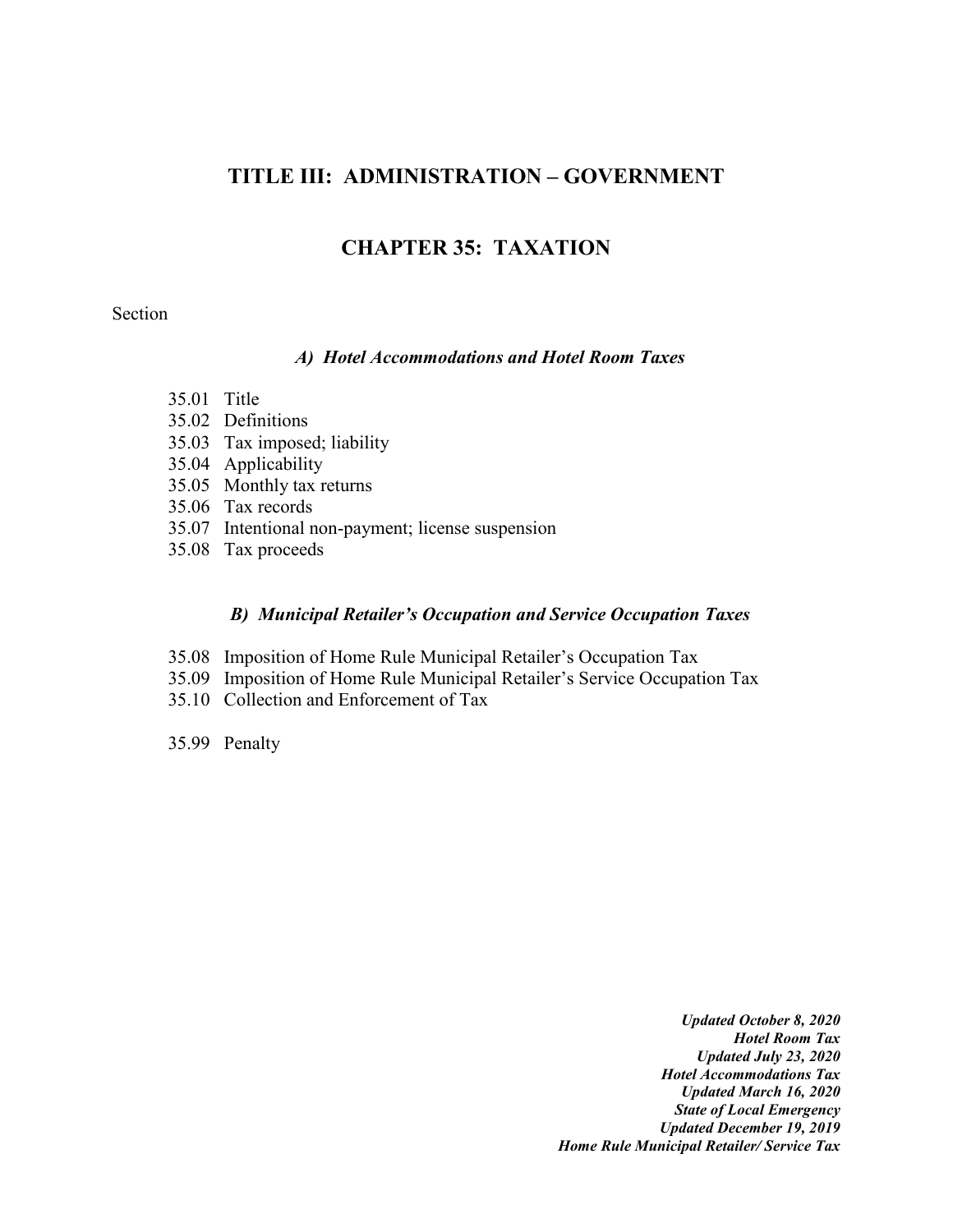# *TAXATION*

# *A) HOTEL ACCOMMODATIONS AND HOTEL ROOM TAXES*

## **§ 35.01 TITLE**

This subchapter shall be referred to as the Village Hotel Accommodations and Hotel Room Tax ordinance.

# **§ 35.02 DEFINITIONS**

For the purpose of this subchapter, the following definitions shall apply unless the context clearly indicates or requires a different meaning.

*HOTEL ACCOMMODATIONS.* A room or rooms in any building structure kept, used, or maintained as or advertised or held out to the public to be an inn, motel, hotel, apartment, lodging house, dormitory, or place where sleeping, rooming, office, conference, or exhibition accommodations are furnished for lease or rent, whether with or without meals, in which ten or more such accommodations are used or maintained for guests, lodgers, or roomers. The term *HOTEL ACCOMMODATIONS* does not include an accommodation which a person occupies, or has the right to occupy, as a domicile and permanent residence.

*HOTEL ROOM.* Any hotel accommodation that is kept, used, maintained, offered, or advertised for lease r rent as an individual unit for overnight lodging by guests, lodgers, or roomers, and which includes sleeping quarters for at least one person. A *HOTEL ROOM* may or may not provide other facilities or amenities, such as private bathroom, cooking, dining, or laundry facilities. The term *HOTEL ROOM* does not include an accommodation which a person occupies or has the right to occupy, as a domicile or permanent residence.

*PERSON.* Any natural person, receiver, administrator, executor, conservator, assignee, trust in perpetuity, trust, estate, firm, copartnership, joint venture, club, company, business trust, domestic or foreign corporation, association, syndicate, society, or any group of individuals acting as a unit, whether mutual, cooperative, fraternal, nonprofit, or otherwise. Whenever the term *PERSON* is used in any clause prescribing and imposing a penalty, the term as applied to associations shall mean the owners or part owners thereof, and as applied to corporations, the officers thereof.

# **§ 35.03 TAX IMPOSED; LIABILITY**

(A) There are hereby imposed and shall immediately accrue and be collected the following taxes as herein provided, upon the rental or leasing of any hotel accommodations in the Village:

- i. A tax upon the privilege of renting or leasing any hotel accommodations in the Village at the rate of 7% of the gross rental or leasing charge (the "*hotel accommodations tax*"); plus
- ii. A tax upon the privilege of renting or leasing any hotel room in the Village at a flat rate of \$3.00 per hotel room per night (the "*hotel room tax*").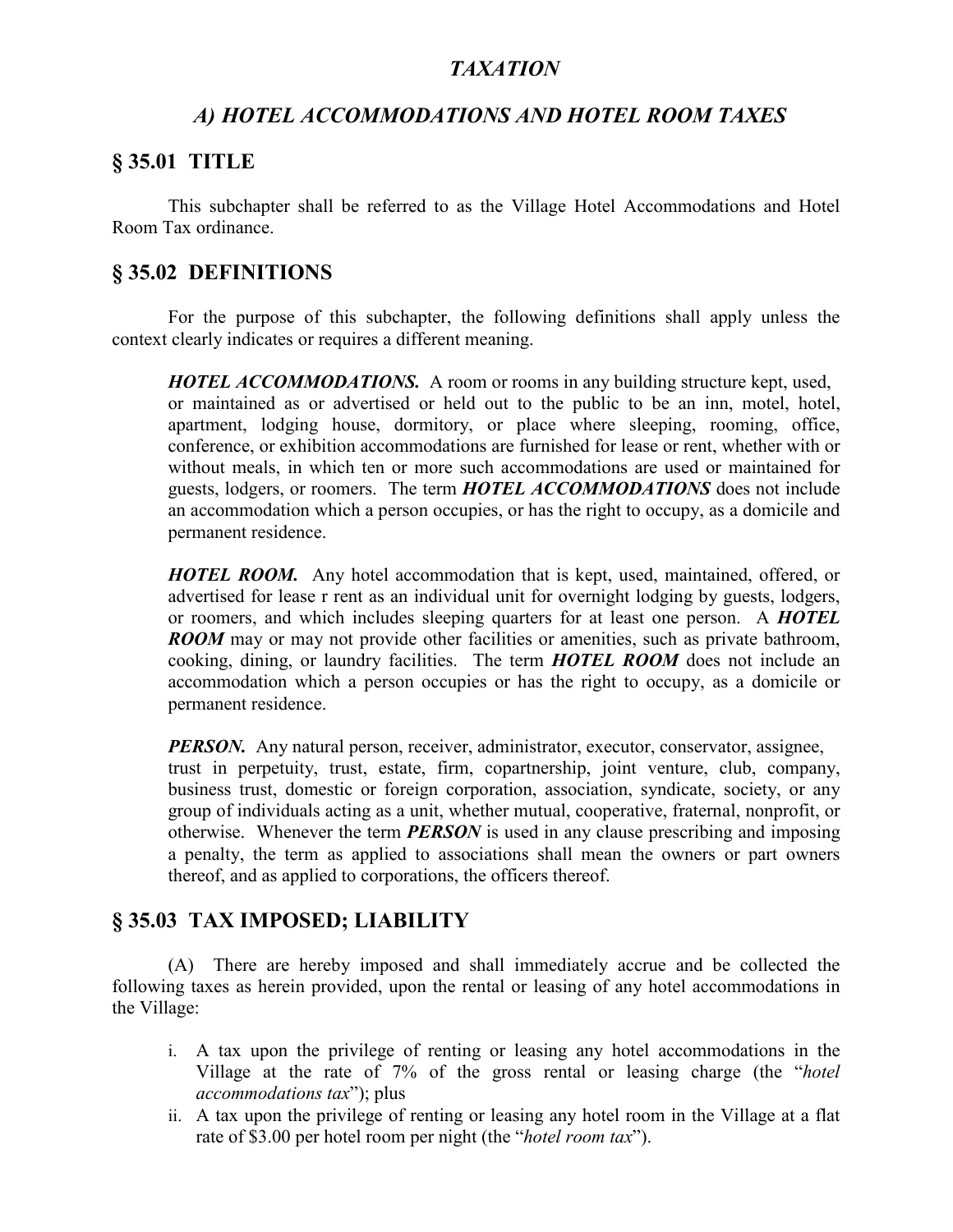(B) The ultimate incidence of and liability for payment of the hotel accommodations tax and the hotel room tax (which may be collectively referred to as the "taxes" for purposes of this subchapter) shall be borne by the lessee or tenant of any such hotel accommodations. The taxes herein levied shall be in addition to any and all other taxes. It shall be the duty of every owner, manager, or operator of hotel accommodations to secure the taxes from the lessee or tenant of the hotel accommodations and pay over to the Village the taxes provided by this subchapter.

## **§ 35.04 APPLICABILITY**

The taxes herein levied shall be secured by the hotel owner, manager, or operator from the lessee or tenant when collecting the price, charge, or hotel room rental to which it applied. Every lessee or tenant shall be given a bill, invoice, receipt, or other statement or memorandum of the price, charge, or rent payable, upon which each of the hotel accommodations tax and hotel room tax shall be stated, charged, and shown separately. The hotel accommodations tax and hotel room tax shall be paid to the person required to collect it as trustee for and on behalf of the Village.

### **§ 35.05 MONTHLY TAX RETURNS**

(A) Every owner, manager, or operator of hotel accommodations within the Village shall file a sworn tax return on a monthly basis with the Village Treasurer and Village Clerk showing tax receipts received with respect to hotel accommodation space rented or leased during the preceding monthly period, upon forms prescribed by the Village, which forms shall provide for separate accounting and reporting of the hotel accommodations tax and the hotel room tax. At the time of filing the tax return, the owner, manager, or operator of hotel accommodations shall pay to the Village all taxes due for the period to which the tax return applies.

(B) If for any reason any tax is not paid when due, a penalty at the rate of 2 % per month on the amount of tax which remains unpaid shall be added and collected. Whenever any person shall fail to pay any tax as herein provided, upon the request of the Village, the corporation counsel shall bring or cause to be brought an action to enforce the payment of the tax in behalf of the Village in any court of competent jurisdiction.

### **§ 35.06 TAX RECORDS**

Every owner, manager, or operator of hotel accommodations in the Village shall keep books and records showing the prices, rents, or charges made or charged, and occupancies taxable under this subchapter and the number of nightly hotel room rentals transacted. The Village Treasurer or Clerk, or a designee, shall at all reasonable times have full access to such books and records.

### **§ 35.07 INTENTIONAL NON-PAYMENT; LICENSE SUSPENSION**

If the President, after hearing held by or for the President, shall find that any person has willfully avoided payment of the tax imposed by this subchapter, he or she may suspend or revoke all Village licenses held by the tax evader. The owner, manager, or operator of the hotel accommodations shall have an opportunity to be heard, any such hearing to be held not less than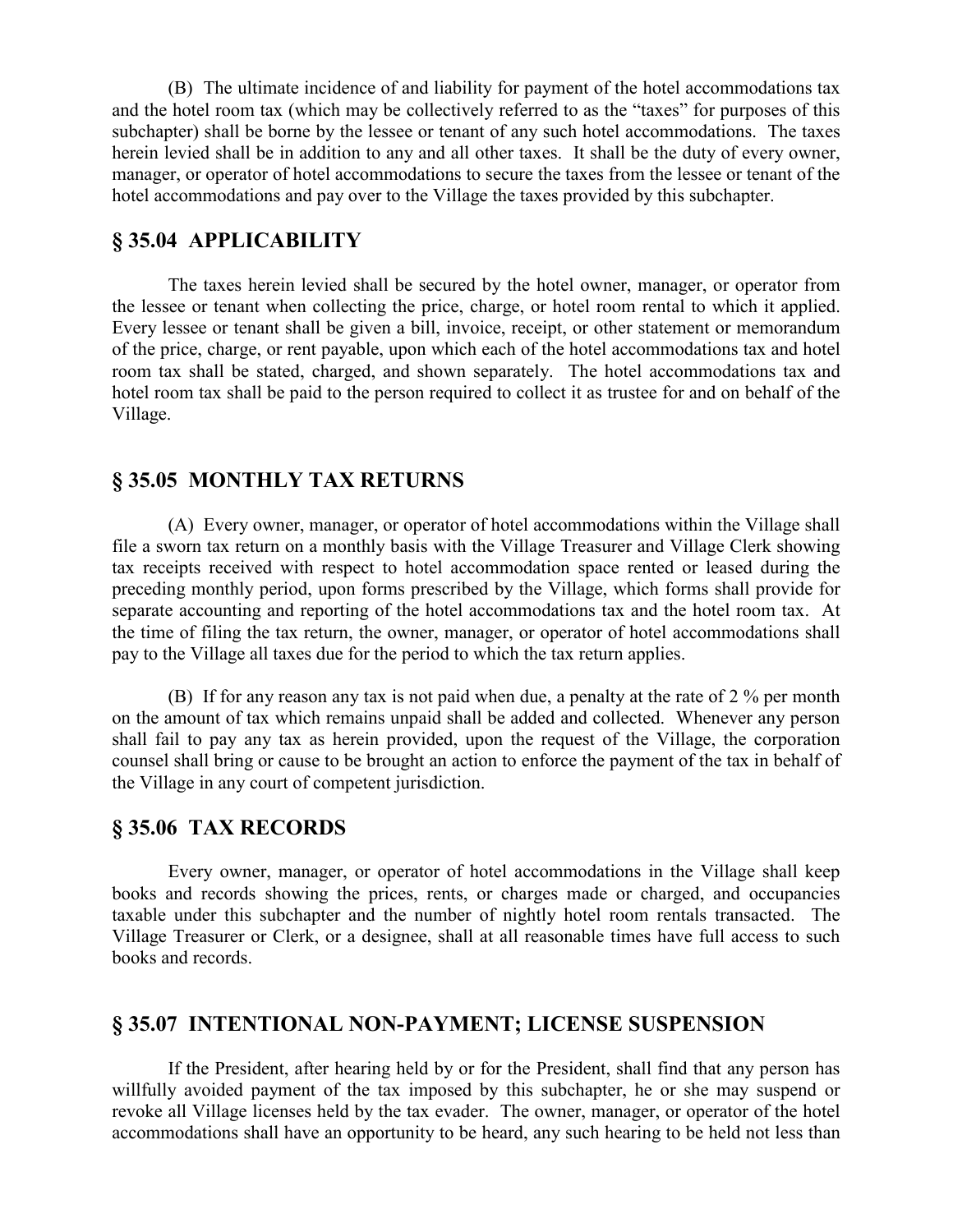five days after notice of the time and place of the hearing addressed to the owner, manager, or operator at his or her last known place of business. The suspension or revocation of any license shall not release or discharge the owner, manager, or operator of hotel accommodations from his civil liability for the payment of the tax nor for prosecution of such offense.

## **§ 35.08 TAX PROCEEDS**

All proceeds resulting from the imposition of the taxes under this subchapter, including penalties, shall be paid into the treasury of the Village and shall be credited to and deposited in the corporate fund of the Village.

# *B) MUNICIPAL RETAILERS' OCCUPATION AND SERVICE OCCUPATION TAXES*

# **§ 35.08 IMPOSITION OF HOME RULE MUNICIPAL RETAILER'S OCCUPATION TAX**

A tax is hereby imposed, in accordance with 65 ILCS 5/8-11-1, upon all persons engaged in the business of selling tangible personal property, other than an item of tangible personal property titled or registered with an agency of the government of the State of Illinois, at retail in the Village at a rate of 1.0% of the gross receipts from such sales made in the course of such business, which tax shall be in addition to any retailers' occupation tax imposed by the state or any other governmental agency. Such tax shall not be applicable on the sale of aviation fuel, food for human consumption that is to be consumed off the premises where it is sold (other than alcoholic beverages, soft drinks, and food that has been prepared for immediate consumption) and prescription and nonprescription medicines, drugs, medical appliances, products classified as Class III medical devices by the United States Food and Drug Administration that are used for cancer treatment pursuant to a prescription, accessories and components related to those devices, modifications to a motor vehicle for the purpose of rendering it usable by a person with a disability, and insulin, urine testing materials, syringes, and needles used by diabetics, for human use.

# **§ 35.09 IMPOSITION OF HOME RULE MUNICIPAL SERVICE OCCUPATION TAX**

A tax is hereby imposed, in accordance with 65 ILCS 5/8-11-5, upon all persons engaged in the business of making sales of service in the Village at a rate of 1.0% of the selling price of all tangible personal property transferred by such serviceperson either in the form of tangible personal property or in the form of real estate as an incident to a sale of service, which tax shall be in addition to any service occupation tax imposed by the state or other governmental agency. Such tax shall not be applicable on the sale of aviation fuel, food for human consumption that is to be consumed off the premises where it is sold (other than alcoholic beverages, soft drinks, and food that has been prepared for immediate consumption) and prescription and nonprescription medicines, drugs, medical appliances, products classified as Class III medical devices by the United States Food and Drug Administration that are used for cancer treatment pursuant to a prescription, accessories and components related to those devices, modifications to a motor vehicle for the purpose of rendering it usable by a person with a disability, and insulin, urine testing materials, syringes, and needles used by diabetics, for human use.